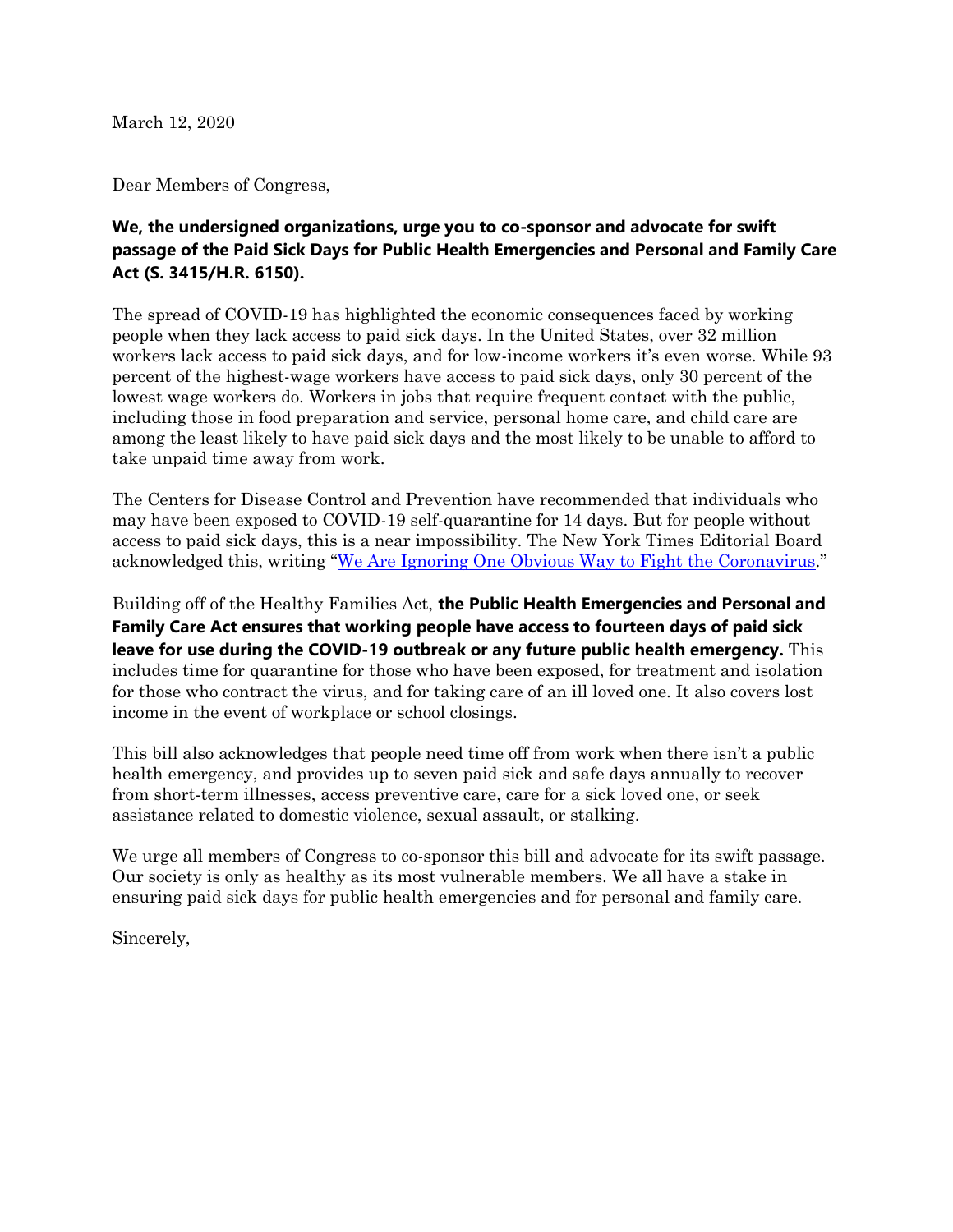1,000 Days 9to5 Colorado 9to5 Georgia 9to5, National Association of Working Women A Better Balance Allied Progress All Our Kin American Association of University Women American Federation of State, County, and Municipal Employees (AFSCME) American Federation of Teachers American Psychiatric Women's Caucus American Public Health Association Americans for Democratic Action (ADA) Asian Pacific American Labor Alliance, AFL-CIO Asian Pacific Institute on Gender-Based Violence Autistic Self Advocacy Network Breastfeeding Task Force of Greater Los Angeles Bridgeport Child Advocacy Coalition (BCAC) California Coalition Against Sexual Assault Caring Across Generations Center for Economic and Policy Research Center for Latino Progress - CPRF Center for Law and Social Policy (CLASP) Center for LGBTQ Economic Advancement & Research Center for Popular Democracy Center for Public Policy Priorities Central Florida Jobs with Justice Child Welfare League of America Children's Defense Fund Citizen Action of New York Coalition For Social Justice Coalition of Labor Union Women Coalition on Human Needs Collaborative Center for Justice Colorado Organization for Latina Opportunity and Reproductive Rights (COLOR) Communications Workers of America (CWA) Connecticut Alliance for Retired Americans Connecticut Citizen Action Group Connecticut Early Childhood Alliance Connecticut Employment Lawyers Assoc. Connecticut Voices for Children Connecticut Women's Education and Legal Fund (CWEALF) Demos Economic Opportunity Institute Economic Policy Institute Equal Rights Advocates Fairfield County's Community Foundation Family Values @ Work First Focus Campaign for Children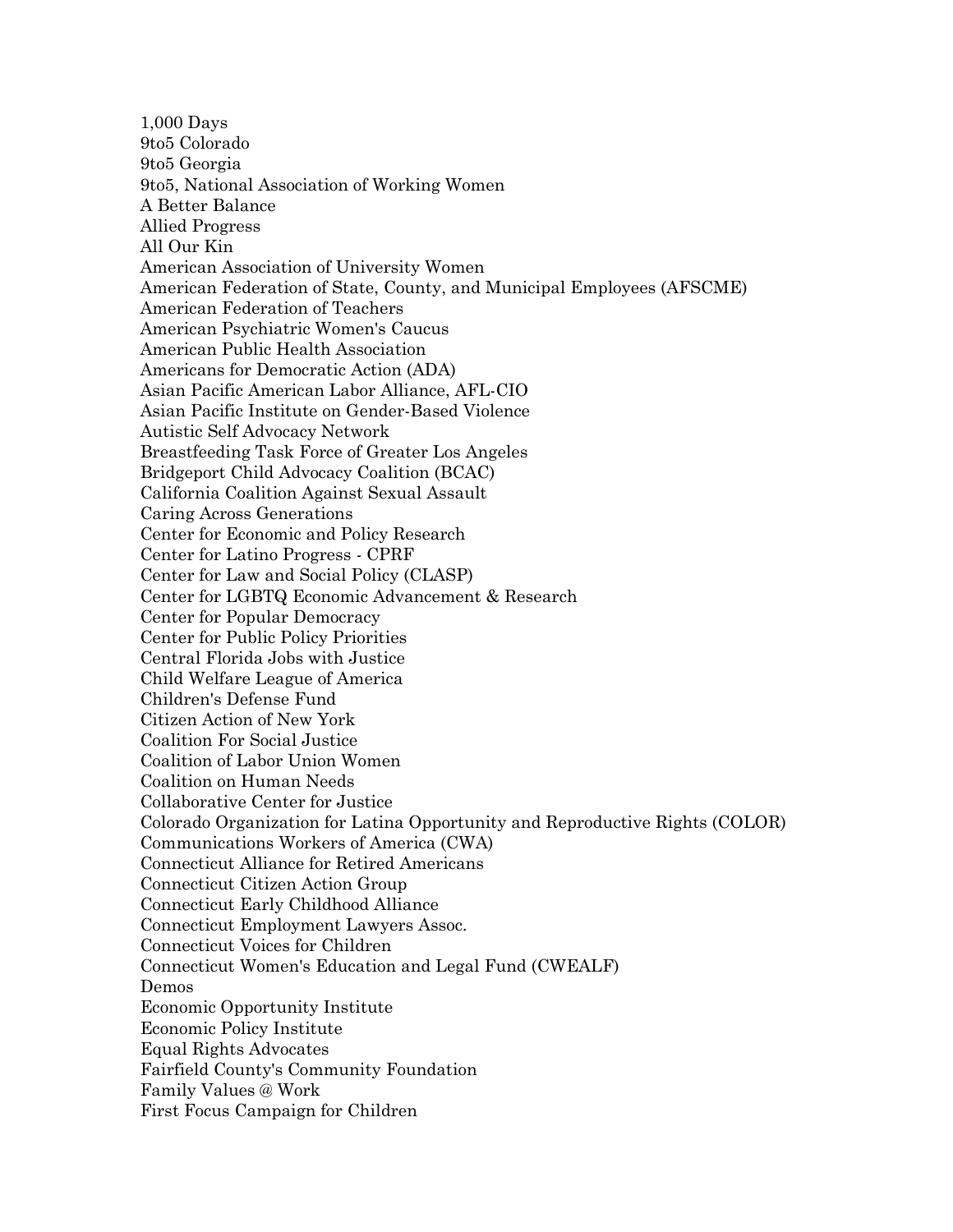Florida Black Women's Roundtable Forward Together Friends Committee on National Legislation Greater New York Labor-Religion Coalition Hawaii Children's Action Network Health Justice Innovations, LLC Indivisible ISAIAH – MN Islamic Relief USA Justice for Migrant Women Katal Center for Health, Equity, and Justice KWH Law Center for Social Justice and Change Legal Aid at Work Livingston, Adler, Pulda, Meiklejohn & Kelly Maine Women's Lobby Education Fund MAZON: A Jewish Response to Hunger MomsRising Montana Budget & Policy Center Mothering Justice NAACP NARAL Pro-Choice America NARAL Pro-Choice Connecticut NASW-NJ National Association of Councils on Developmental Disabilities National Association of Social Workers Connecticut Chapter National Center for Law and Economic Justice National Center for Lesbian Rights National Center for Parent Leadership, Advocacy, and Community Empowerment (National PLACE) National Coalition of 100 Black Women Central Ohio Chapter National Coalition of STD Directors National Consumers League National Council of Jewish Women National Disability Rights Network National Domestic Violence Hotline National Domestic Workers Alliance National Education Association (NEA) National Employment Law Project National Employment Lawyers Association National Hispanic Council on Aging National Immigration Law Center National Institute for Reproductive Health (NIRH) National Low Income Housing Coalition National Military Family Association National Organization for Women National Partnership for Women & Families National Resource Center on Domestic Violence National WIC Association National Women's Law Center